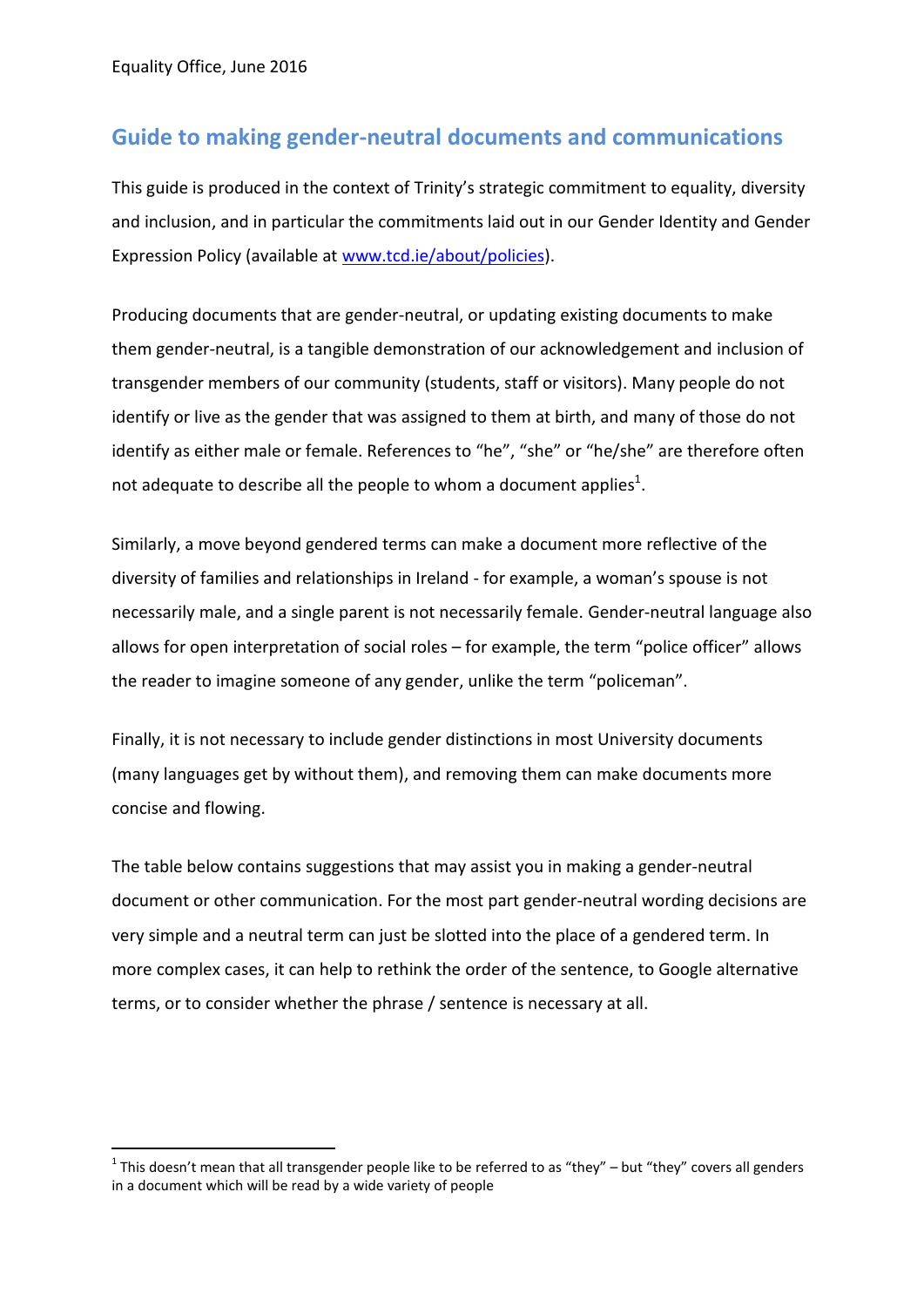| Gendered word / phrase      | Suggested neutral word / phrase                                                                                                                                                                                                                                                                                                                                        |
|-----------------------------|------------------------------------------------------------------------------------------------------------------------------------------------------------------------------------------------------------------------------------------------------------------------------------------------------------------------------------------------------------------------|
| "He", "She" or "He / She"   | They                                                                                                                                                                                                                                                                                                                                                                   |
| "His", "Her" or "His / Her" | Their                                                                                                                                                                                                                                                                                                                                                                  |
| "Him", "Her" or "Him / Her" | Them                                                                                                                                                                                                                                                                                                                                                                   |
| "Mr", "Ms" or "Mr / Ms"     | You should avoid using any of the gendered titles (i.e. not<br>"Dr" or "Prof.") unless they are necessary. If they are<br>necessary, such as on some forms, it is good practice to<br>offer "Mx" as an option as well as "Mr" and "Ms". "Mx" is<br>a title that can be used by a person of non-binary gender<br>or by anybody who prefers not to disclose their gender |
| "Father" / "Mother"         | Parent (similarly, "Grandparent")                                                                                                                                                                                                                                                                                                                                      |
| "Husband" / "Wife"          | Spouse                                                                                                                                                                                                                                                                                                                                                                 |
| "Boyfriend" / "Girlfriend"  | Partner                                                                                                                                                                                                                                                                                                                                                                |
| "Son" / "Daughter"          | Child                                                                                                                                                                                                                                                                                                                                                                  |
| "Man" / "Woman"             | Person (or occasionally "human" can be more<br>appropriate, e.g. "humankind")                                                                                                                                                                                                                                                                                          |
| "Chairman" / "Chairwoman"   | Chairperson (or "Chair", which is common in Trinity)                                                                                                                                                                                                                                                                                                                   |
| "Dear Sir / Madam"          | This could be replaced with "To Whom it May Concern",<br>"Dear Colleague", "Dear Student", etc.                                                                                                                                                                                                                                                                        |